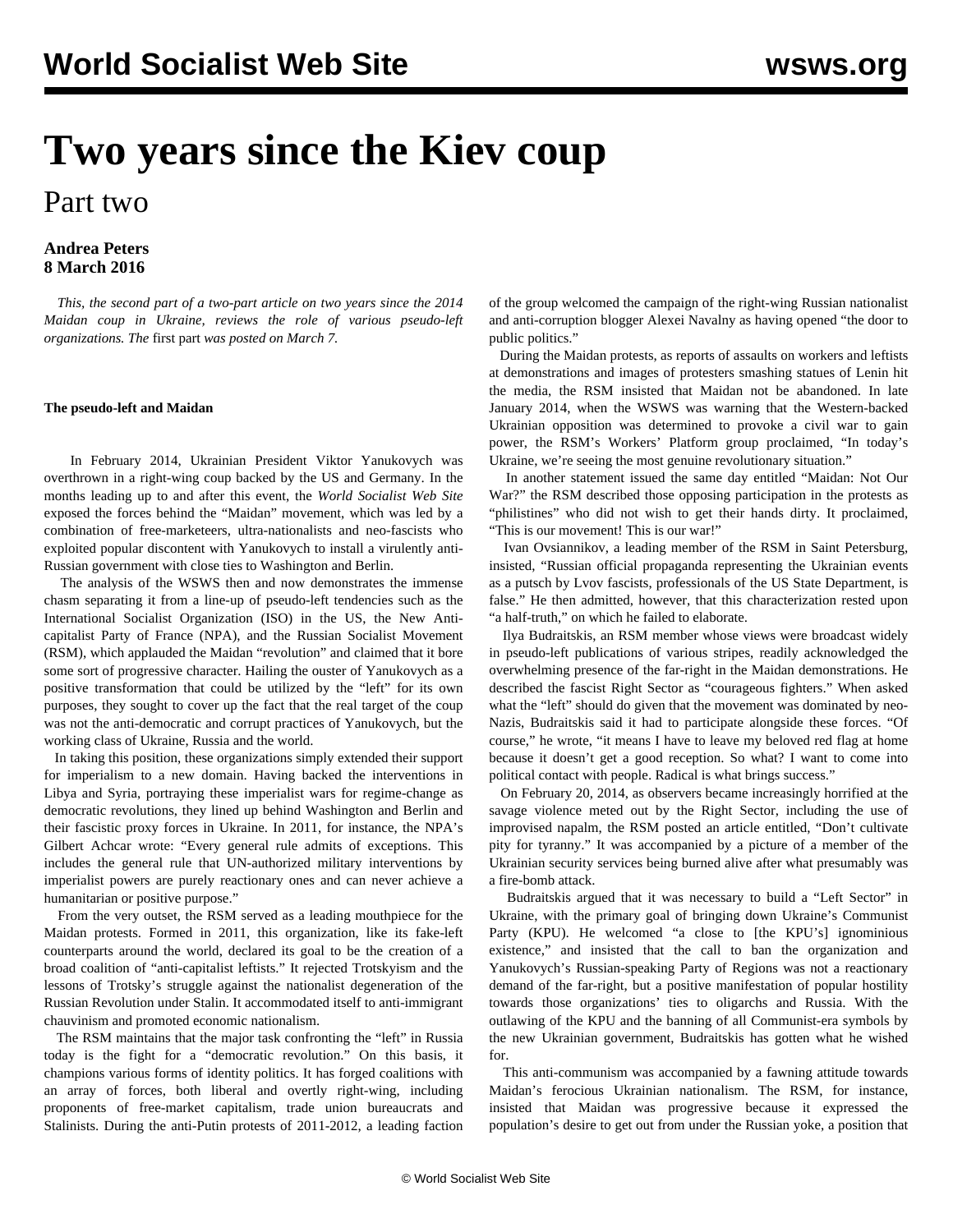was identical to that of Ukraine's nationalists. In April 2014, the RSM's Maksim Osadchik waxed enthusiastically, "Maidan is not only a democratic revolution, but also the final act in the formation of a political nation. Two winter months gave Ukraine all its attributes—national pride, a national myth and national martyrs." This "national pride" included the rehabilitation of Ukrainian Nazi collaborators, a fact he ignored.

 The support for nationalism and separatism of the RSM and other pro-Kiev pseudo-left forces extends only to those cases where it serves the interests of Western imperialism and lays the ideological groundwork for the ethno-nationalist breakup of Russia. As the Kiev government was working in 2014 to physically crush opposition to its rule in the predominantly Russian-speaking eastern parts of Ukraine, the RSM busied itself with denouncing as "imperialist pillage" Russia's incorporation of Crimea, which followed a popular referendum on the peninsula that overwhelmingly supported unification with Moscow. The RSM embraced the hysterical anti-Russian propaganda emanating from Western capitals and the media.

 The ISO's *Socialist Worker* was likewise filled with denunciations of the Putin government. In March of 2014 the organization condemned "some on the left in the US and Europe" for insisting that the "'main enemy,' imperialism, is 'at home.'" To do so, according to the ISO, meant "renouncing the mass uprising that overthrew the Yanukovych regime and accepting the lying justifications of Russian imperialists for trying to maintain power in *their* 'backyard.'"

 To mark the one-year anniversary of the Maidan coup, the French NPA (with which the RSM is aligned) endorsed a statement put out by the anti-Trotskyist United Secretariat of the Fourth International implying that those who said the pro-Kiev forces were led by fascists were spewing Moscow propaganda. This statement blamed the coming to the fore of ultra-nationalists in Ukraine on "the past experience of Great Russian policies, the repressive nature of Putin's regime, the war in Donbass and the annexation of Crimea by Russia."

 The main target of all of these groups was and continues to be the Putin government, which they denounce for everything from anti-gay bigotry to the civil war in Syria, even as they support American, German and French imperialism's military interventions and regime-change operations in the Middle East and elsewhere.

 The *World Socialist Web Site* is intransigently hostile to the Kremlin regime and the capitalist oligarchy it represents. The power and wealth of this ruling elite were handed to it by the Stalinist bureaucracy, which in the 1980s set about destroying the nationalized property relations established by the Russian Revolution in order to transform itself into a property-owning class. The Putin government seeks to find its way out of the current economic and geopolitical crisis through a combination of brutal domestic austerity measures, pleas to Washington and Europe for some sort of mutual accommodation, and the exercise of military force. It is an enemy of the working class.

 However, the denunciations of Russia as "imperialist" by the pseudoleft have no purpose other than to downplay and cover up the crimes of the United States and the European powers. By supporting so-called "humanitarian interventions," "national liberation" struggles and allegedly democratic "color revolutions" against "Russian imperialism," these organizations are attempting to provide a cover for the rapacious and neo-colonial policies of Washington and Berlin. In April 2014, the RSM wrote: "It is time to acknowledge that we live in a society that is much more right-wing that any country in Western Europe, and even the United States." This was nothing more than a justification for lining up behind the aggressive and militaristic policies of Western imperialism, which seeks to reduce Russia, as well as China, to the status of semi-colonies.

 Today, the RSM is attempting to give the Maidan movement Marxist credentials by claiming that the far-right coup in Kiev was the equivalent of the 1905 Russian Revolution, which Vladimir Lenin and the Bolsheviks

supported. In an article entitled "Lenin on Maidan," the organization writes: "The experience of the past period's 'color revolutions' did not give us examples of a transition of power from one group of the elite to another, but to organs of self-organization that grew out of a popular movement." The RSM essentially claims that the ultra-nationalist militias formed out of Maidan, which serve as a major base of support for the current government and its austerity measures, are somehow equivalent to "a democratic dictatorship of the proletariat and the peasantry."

 What of those in the pseudo-left who claim to have opposed Maidan and the Kiev regime?

 After initially arguing in February 2014 that the predominance of farright forces in the Maidan movement "does not mean that one should not take part and be active in Maidan (or in its orbit), and use the temporary weakening of state control and the really emerging power vacuum to create personal autonomous spaces through which one can enter into the new 'post-Maidan' stage of political life," the well known Russian pseudo-left figure Boris Kagarlitsky began to denounce the Kiev government and call for the building of a Novorossiya (New Russia) in Ukraine's Donbass.

 Kagarlitsky is a long-time political operator in Russia. During the 1980s he was a proponent of Mikhail Gorbachev's pro-market *perestroika* and supported the restoration of capitalism in the USSR. Up until a few years ago he was closely associated with the RSM. He maintains close relations with the Communist Party and Russia's trade union bureaucrats.

 In July 2014, Kagarlitsky teamed up in Yalta, which is on the Crimean peninsula, with a number of pseudo-left forces to issue a "manifesto" on Maidan and the pro-Russian separatist movement that erupted in Ukraine's southeast. It argued that the separatists in the region were leading a "popular-liberation revolution" that could be pushed to the left and result in the creation of a state that guaranteed "the interests of the people and their all-sided development," forbade exploitative private property and "usurious finance capital," and provided pensions and social benefits.

 Nothing of the sort happened, nor could it have. The forces that came to power in the breakaway regions of Ukraine's Donbass were not left-wing representatives of the genuine mass opposition that existed in the region to the Kiev coup. They were a mixture of right-wing Russian nationalist, procapitalist and even monarchist elements, who filled the political vacuum created by the collapse of support for the Kiev government and the mass exodus of a population fleeing war. While there was an initial attempt on their part to make use of left-wing sentiment and nostalgia for the Soviet past to find a base of support within the population, this was a mask for a reactionary, nationalist outlook.

 For instance, even as they played the Internationale at official functions, the leaders of the "Donetsk People's Republic" (DPR) proclaimed Russian Orthodoxy to be the state religion. On July 8, 2014, then-DPR military commander Strelkov vented, "We are fighting here specifically for Russia and for the rights of the Donetsk Republic's people. We are battling here for the USSR and for the Donetsk people's rights as a part of the USSR. For the USSR as our universal, divine Motherland." These remarks, which are a rejection of the revolutionary and internationalist origins of the Soviet Union, are a crude product of Stalinism and Russian chauvinism.

 From the start, the leaders of these "People's Republics" explicitly stated that they had "no relationship to communists who seize and nationalize things," and insisted on "respect" for "the right of private property." Eduard Limonov, the head of the Russian far-right National Bolshevik Party, praised the pseudo-left's "Novorossiya" project as a "red-brown" alliance.

 Kagarlitsky and those grouped around him now lament the failure of Novorossiya, arguing that it is a product of the betrayal of the Russian nation by the Kremlin, which intervened in southeastern Ukraine to